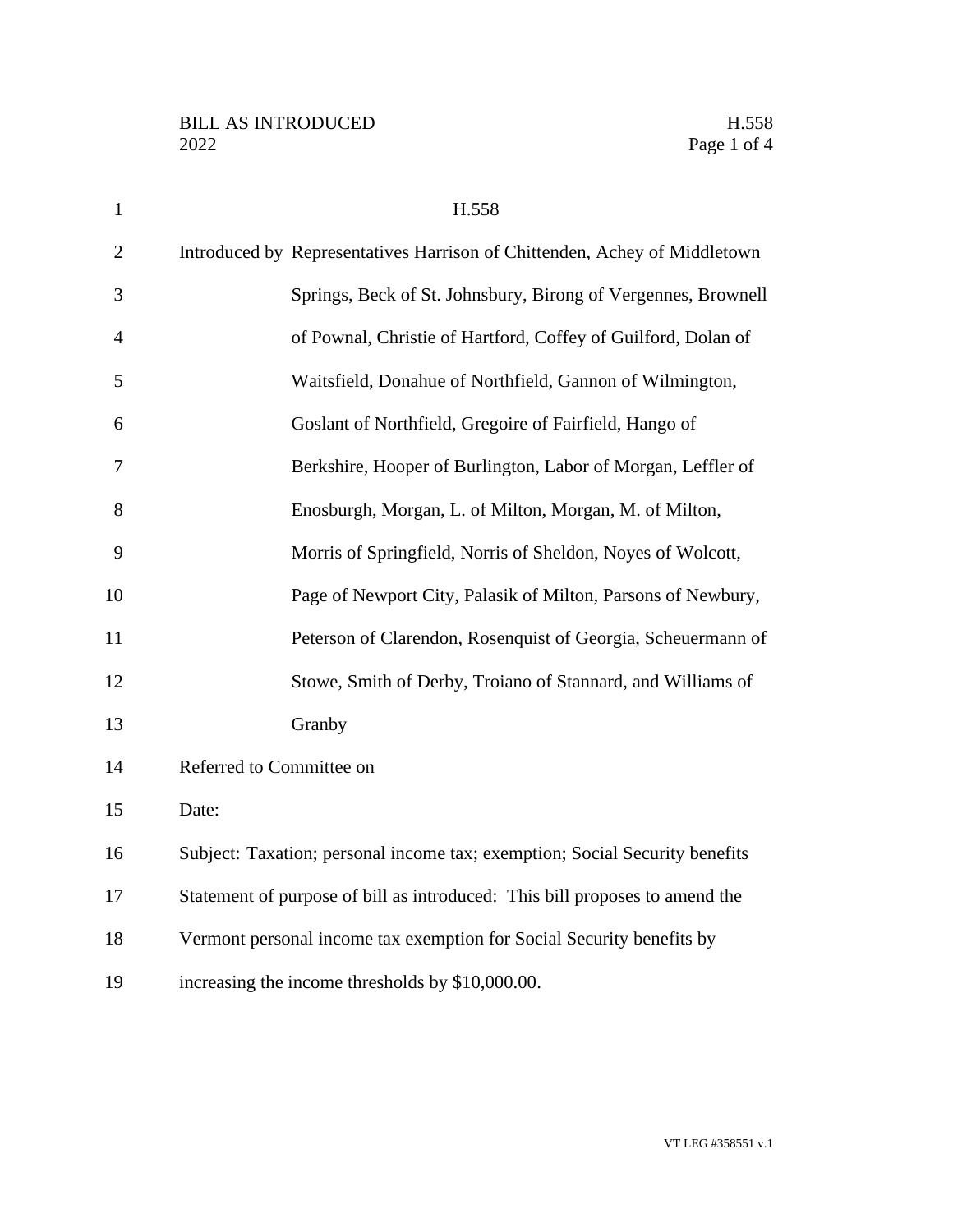| $\mathbf{1}$<br>$\overline{2}$ | An act relating to increasing the income tax exemption for Social Security<br>benefits |
|--------------------------------|----------------------------------------------------------------------------------------|
| 3                              | It is hereby enacted by the General Assembly of the State of Vermont:                  |
| 4                              | Sec. 1. 32 V.S.A. § 5830e is amended to read:                                          |
| 5                              | § 5830e. SOCIAL SECURITY INCOME                                                        |
| 6                              | The portion of federally taxable Social Security benefits excluded from                |
| 7                              | taxable income under subdivision $5811(21)(B)(iv)$ of this chapter shall be as         |
| 8                              | follows:                                                                               |
| 9                              | (1) For taxpayers whose filing status is single, married filing separately,            |
| 10                             | head of household, or qualifying widow or widower surviving spouse:                    |
| 11                             | (A) If the federal adjusted gross income of the taxpayer is less than or               |
| 12                             | equal to \$45,000.00 \$55,000.00, all federally taxable benefits received under        |
| 13                             | the federal Social Security Act shall be excluded.                                     |
| 14                             | (B) If the federal adjusted gross income of the taxpayer is greater                    |
| 15                             | than \$45,000.00 \$55,000.00 but less than \$55,000.00 \$65,000.00, the                |
| 16                             | percentage of federally taxable benefits received under the Social Security Act        |
| 17                             | to be excluded shall be proportional to the amount of the taxpayer's federal           |
| 18                             | adjusted gross income over \$45,000.00 \$55,000.00, determined by:                     |
| 19                             | (i) subtracting the federal adjusted gross income of the taxpayer                      |
| 20                             | from \$55,000.00 \$65,000.00;                                                          |
| 21                             | (ii) dividing the value under subdivision (i) of this subdivision (B)                  |
| 22                             | by \$10,000.00; and                                                                    |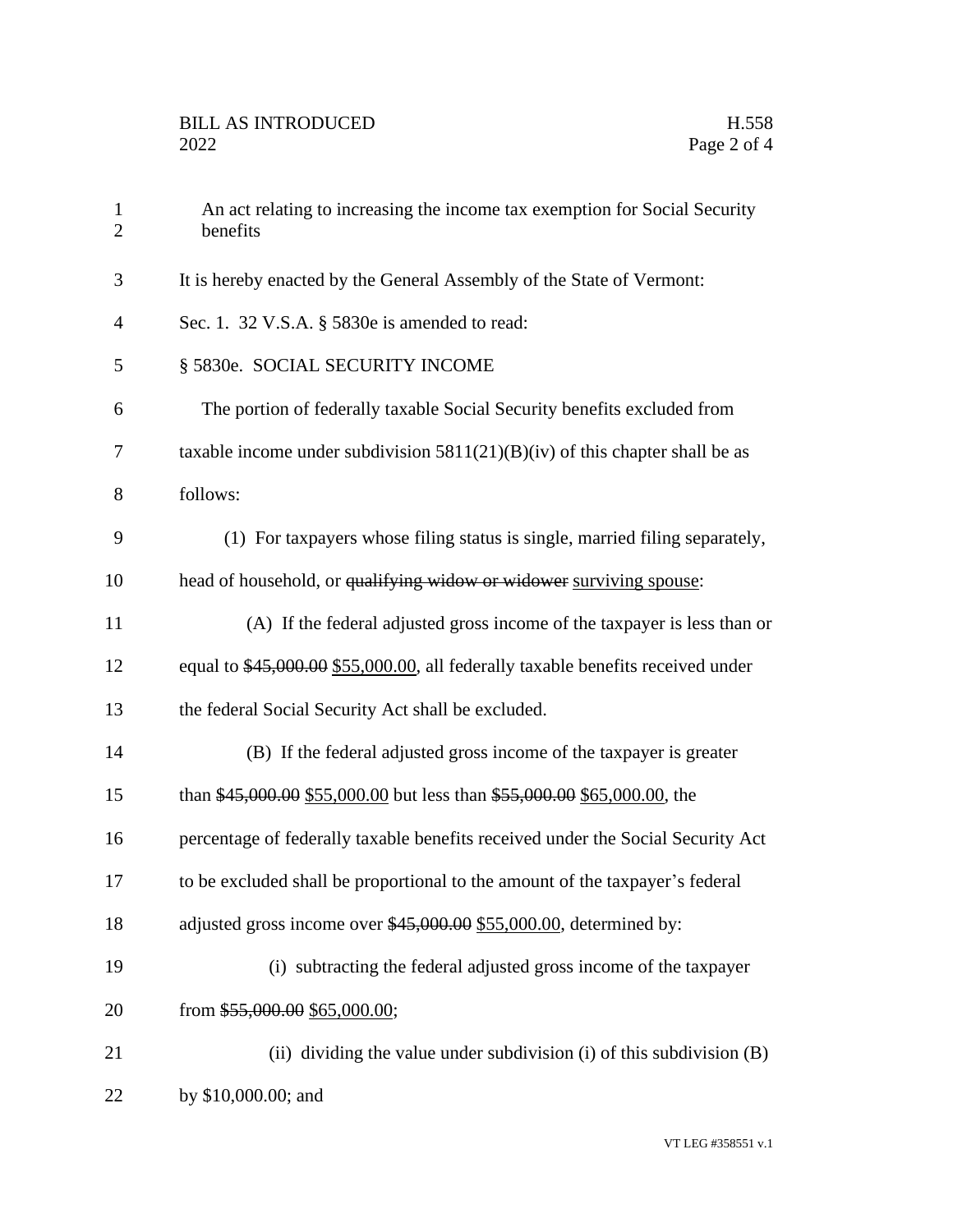## BILL AS INTRODUCED H.558<br>2022 Page 3 of 4

| $\mathbf{1}$   | (iii) multiplying the value under subdivision (ii) of this                      |
|----------------|---------------------------------------------------------------------------------|
| $\overline{2}$ | subdivision (B) by the federally taxable benefits received under the Social     |
| 3              | Security Act.                                                                   |
| $\overline{4}$ | (C) If the federal adjusted gross income of the taxpayer is equal to or         |
| 5              | greater than $$55,000.00$ \$65,000.00, no amount of the federally taxable       |
| 6              | benefits received under the Social Security Act shall be excluded under this    |
| 7              | section.                                                                        |
| 8              | (2) For taxpayers whose filing status is married filing jointly:                |
| 9              | (A) If the federal adjusted gross income of the taxpayer is less than or        |
| 10             | equal to \$60,000.00 \$70,000.00, all federally taxable benefits received under |
| 11             | the Social Security Act shall be excluded.                                      |
| 12             | (B) If the federal adjusted gross income of the taxpayer is greater             |
| 13             | than \$60,000.00 \$70,000.00 but less than \$70,000.00 \$80,000.00, the         |
| 14             | percentage of federally taxable benefits received under the Social Security Act |
| 15             | to be excluded shall be proportional to the amount of the taxpayer's federal    |
| 16             | adjusted gross income over \$60,000.00 \$70,000.00, determined by:              |
| 17             | (i) subtracting the federal adjusted gross income of the taxpayer               |
| 18             | from \$70,000.00 \$80,000.00;                                                   |
| 19             | (ii) dividing the value under subdivision (i) of this subdivision (B)           |
| 20             | by \$10,000.00; and                                                             |